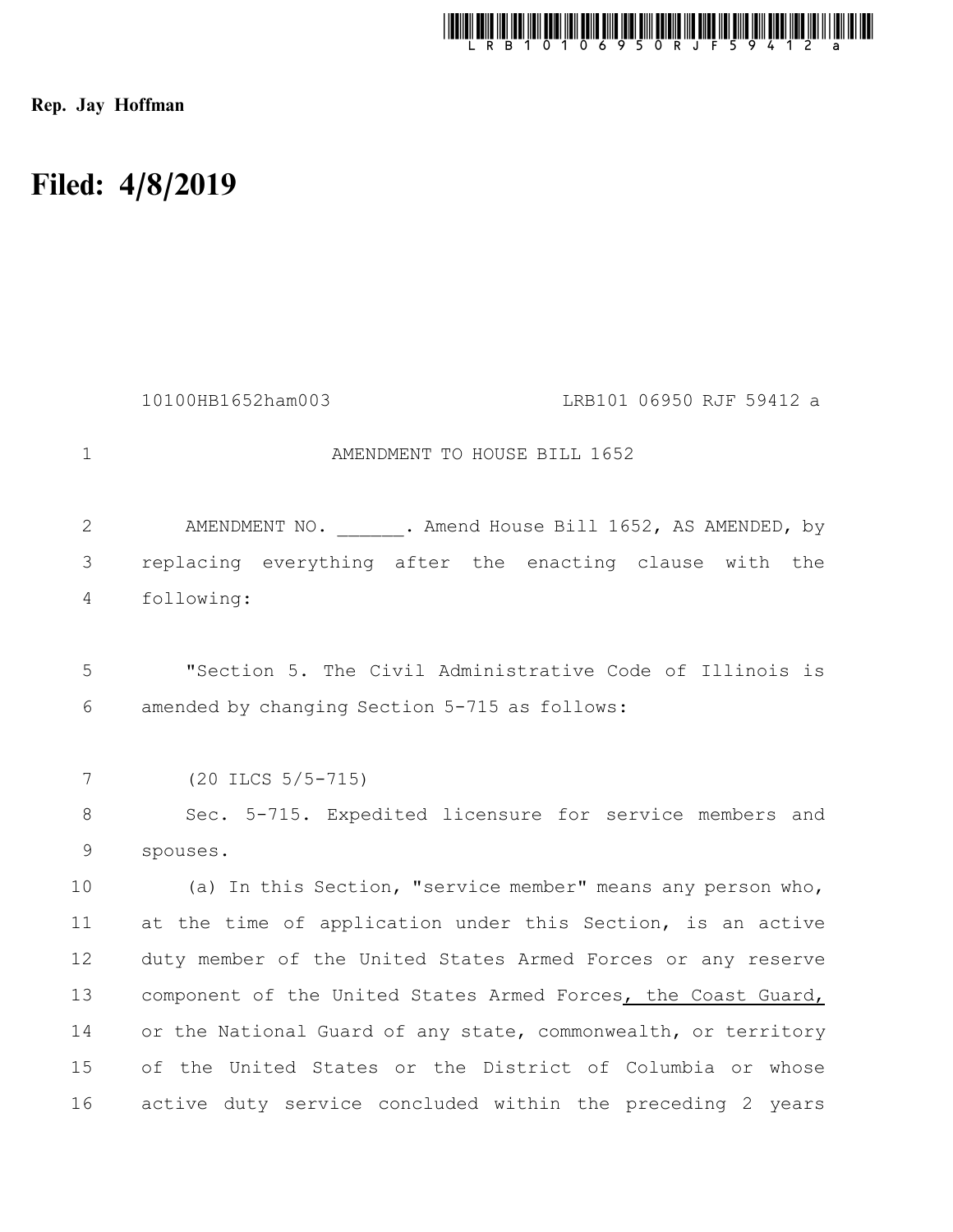before application. 1

(a-5) The Department of Financial and Professional Regulation shall within 180 days after the effective date of this amendatory Act of the 101st General Assembly designate one staff member as the military liaison within the Department of Financial and Professional Regulation to ensure proper enactment of the requirements of this Section. The military liaison's responsibilities shall also include, but are not limited to: (1) the management of all expedited applications to ensure processing within 60 days after receipt of a completed application; (2) coordination with all military installation military and family support center directors within this State, including virtual, phone, or in-person periodic meetings with each military installation military and family support center; and (3) training by the military liaison to all directors of each division that issues an occupational or professional license to ensure proper application of this Section. Beginning in 2020, and at the end of each calendar year thereafter, the military liaison shall provide an annual report documenting the expedited licensure program for service members and spouses, and shall deliver that report to the Secretary of Financial and Professional Regulation and the Lieutenant Governor. 2 3 4 5 6 7 8 9 10 11 12 13 14 15 16 17 18 19 20 21 22

(b) Each director of a department that issues an occupational or professional license is authorized to and shall issue an expedited temporary occupational or professional license to a service member who meets the requirements under 23 24 25 26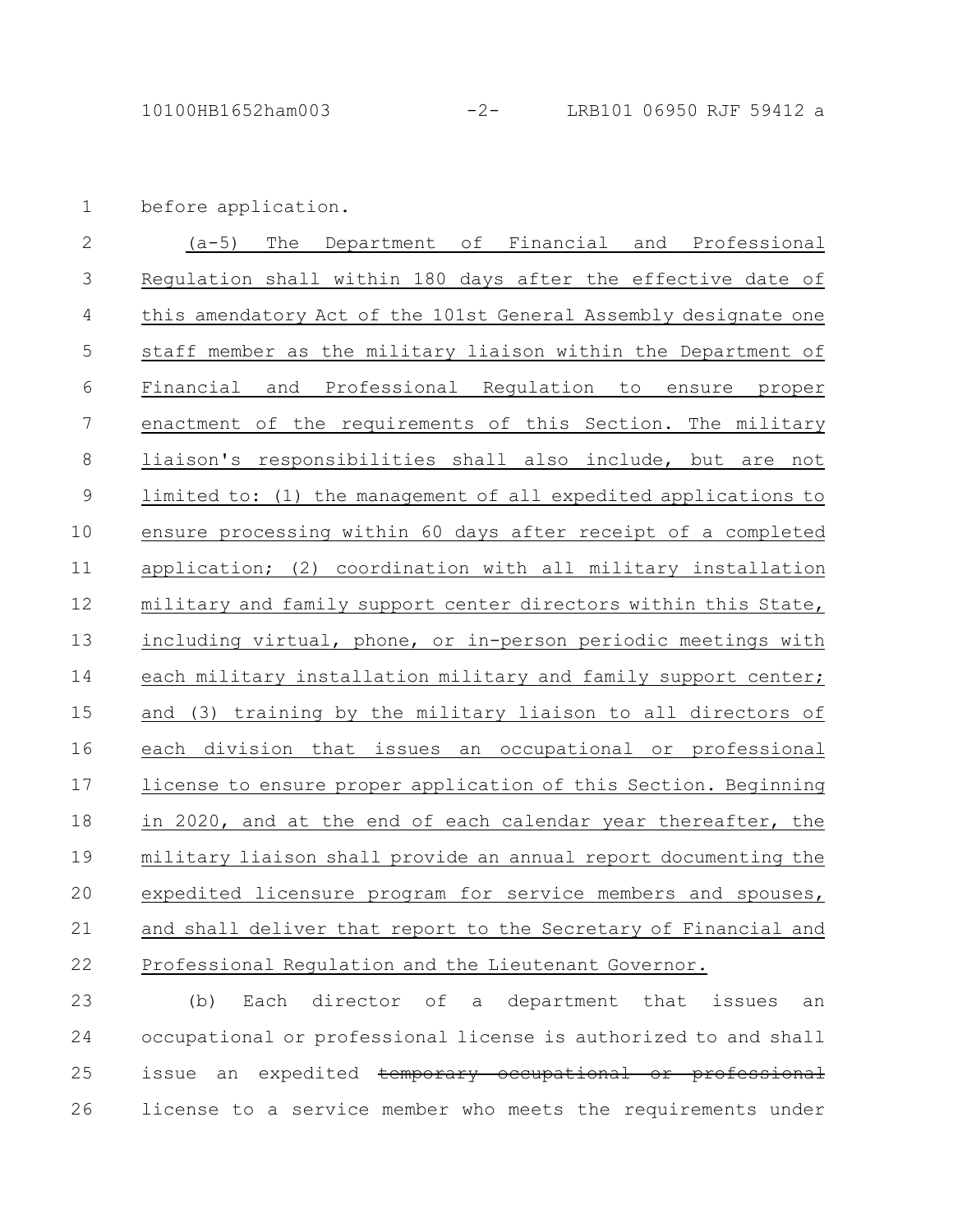this Section. The temporary occupational or professional license shall be valid for 6 months after the date a license is granted or a notice to deny a issued in accordance with rules adopted by the issuing the license, whichever occurs first. No occupational or professional license shall be renewed. Review of an application for a license issued by the department shall be expedited by the department within 60 days after the date on which the applicant provides the department with all necessary documentation required for licensure. An expedited license shall be issued by the department to any service members meeting the application requirements of this Section, regardless of whether the service member currently resides in this State. The service member shall apply to the department on forms provided by the department. An application must include proof that: 1 2 3 4 5 6 7 8 9 10 11 12 13 14 15 16

17

(1) the applicant is a service member;

(2) the applicant holds a valid license in good standing for the occupation or profession issued by another state, commonwealth, possession, or territory of the United States, the District of Columbia, or any foreign jurisdiction and the requirements for licensure in the other jurisdiction are determined by the department to be substantially equivalent to the standards for licensure of this State; 18 19 20 21 22 23 24 25

26

(3) the applicant is assigned to a duty station in this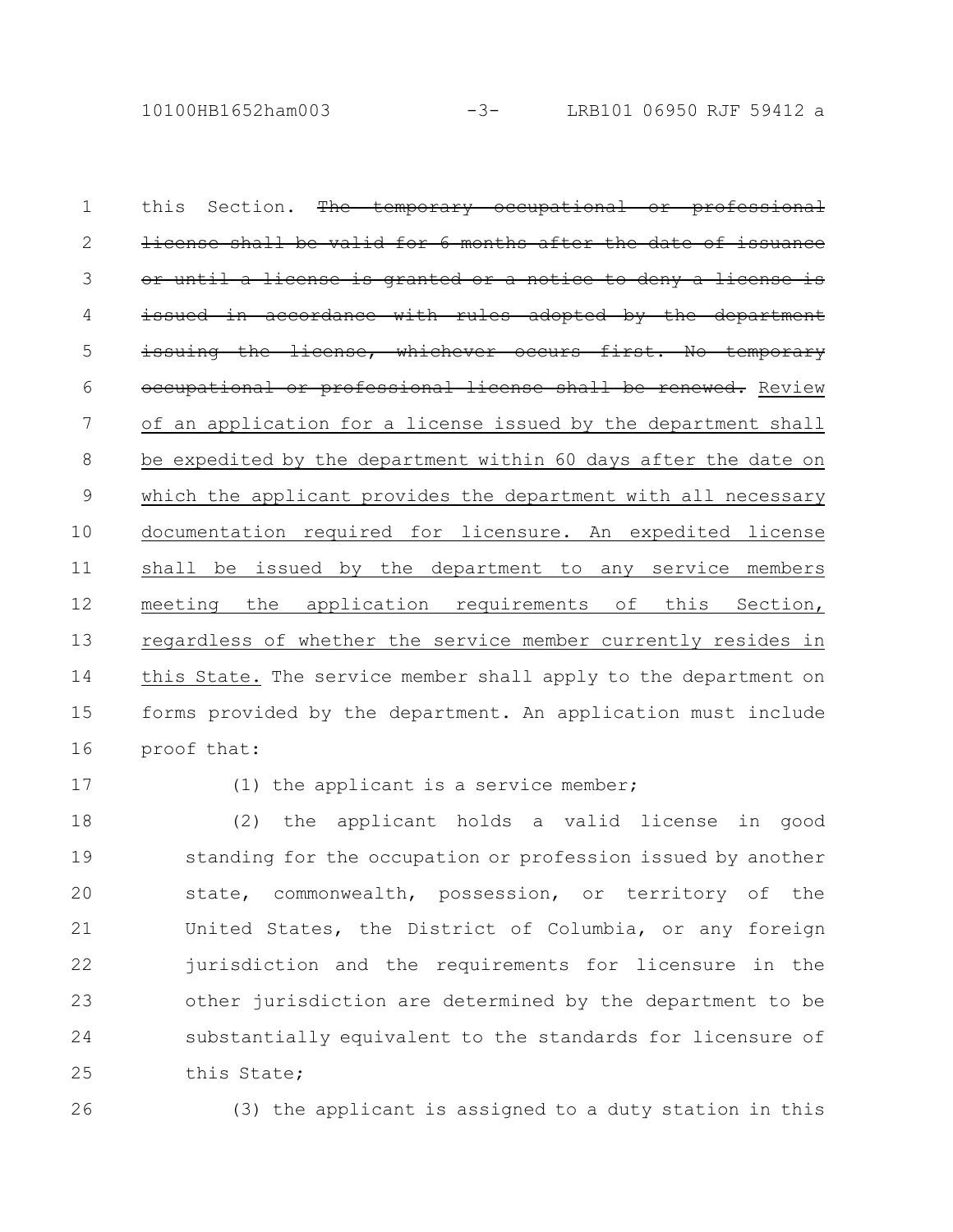State, or has established legal residence in this State, or will reside in this State within 6 months after the date of application; 1 2 3

(4) a complete set of the applicant's fingerprints has been submitted to the Department of State Police for statewide and national criminal history checks, if applicable to the requirements of the department issuing the license; the applicant shall pay the fee to the Department of State Police or to the fingerprint vendor for electronic fingerprint processing; no temporary occupational or professional license shall be issued to an applicant if the statewide or national criminal history check discloses information that would cause the denial of an application for licensure under any applicable occupational or professional licensing Act; 4 5 6 7 8 9 10 11 12 13 14 15

(5) the applicant is not ineligible for licensure pursuant to Section 2105-165 of the Civil Administrative Code of Illinois; 16 17 18

(6) the applicant has submitted an application for full licensure; and 19 20

(7) the applicant has paid the required fee; fees shall not be refundable. 21 22

(c) Each director of a department that issues an occupational or professional license is authorized to and shall issue an expedited temporary occupational or professional license to the spouse of a service member who meets the 23 24 25 26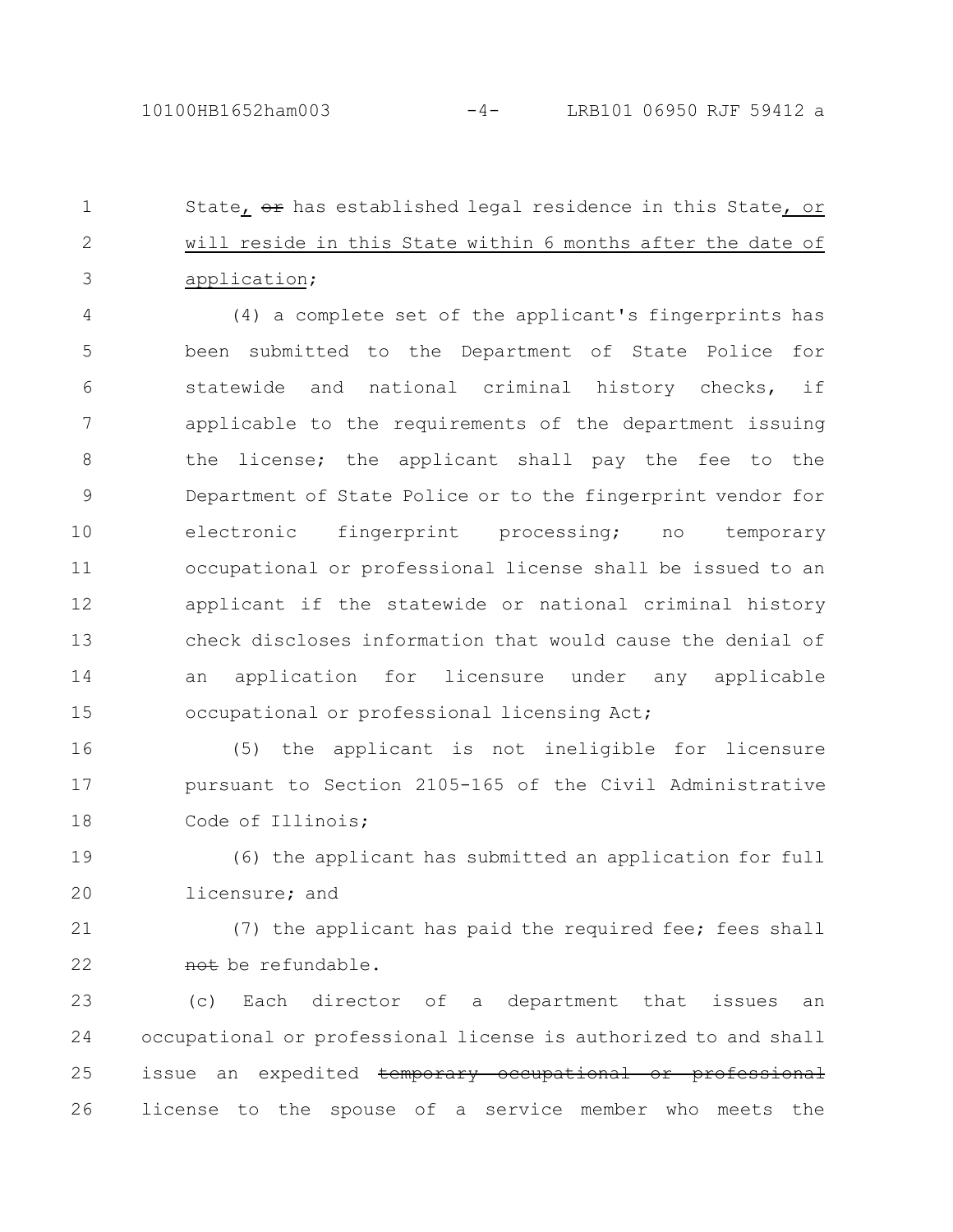requirements under this Section. The temporary occupational professional license shall be valid for 6 months after the date of issuance or until a license is granted or a notice to deny a license is issued in accordance with rules adopted department issuing the license, whichever occurs temporary occupational or professional license renewed. Review of an application for a license shall be expedited by the department within 60 days after the date on which the applicant provides the department with all necessary documentation required for licensure. An expedited license shall be issued by the department to any spouse of a service member meeting the application requirements of this Section, regardless of whether the spouse or the service member currently reside in this State. The spouse of a service member shall apply to the department on forms provided by the department. An application must include proof that: 1 2 3 4 5 6 7 8 9 10 11 12 13 14 15 16

17

(1) the applicant is the spouse of a service member;

(2) the applicant holds a valid license in good standing for the occupation or profession issued by another state, commonwealth, possession, or territory of the United States, the District of Columbia, or any foreign jurisdiction and the requirements for licensure in the other jurisdiction are determined by the department to be substantially equivalent to the standards for licensure of this State; 18 19 20 21 22 23 24 25

26

(3) the applicant's spouse is assigned to a duty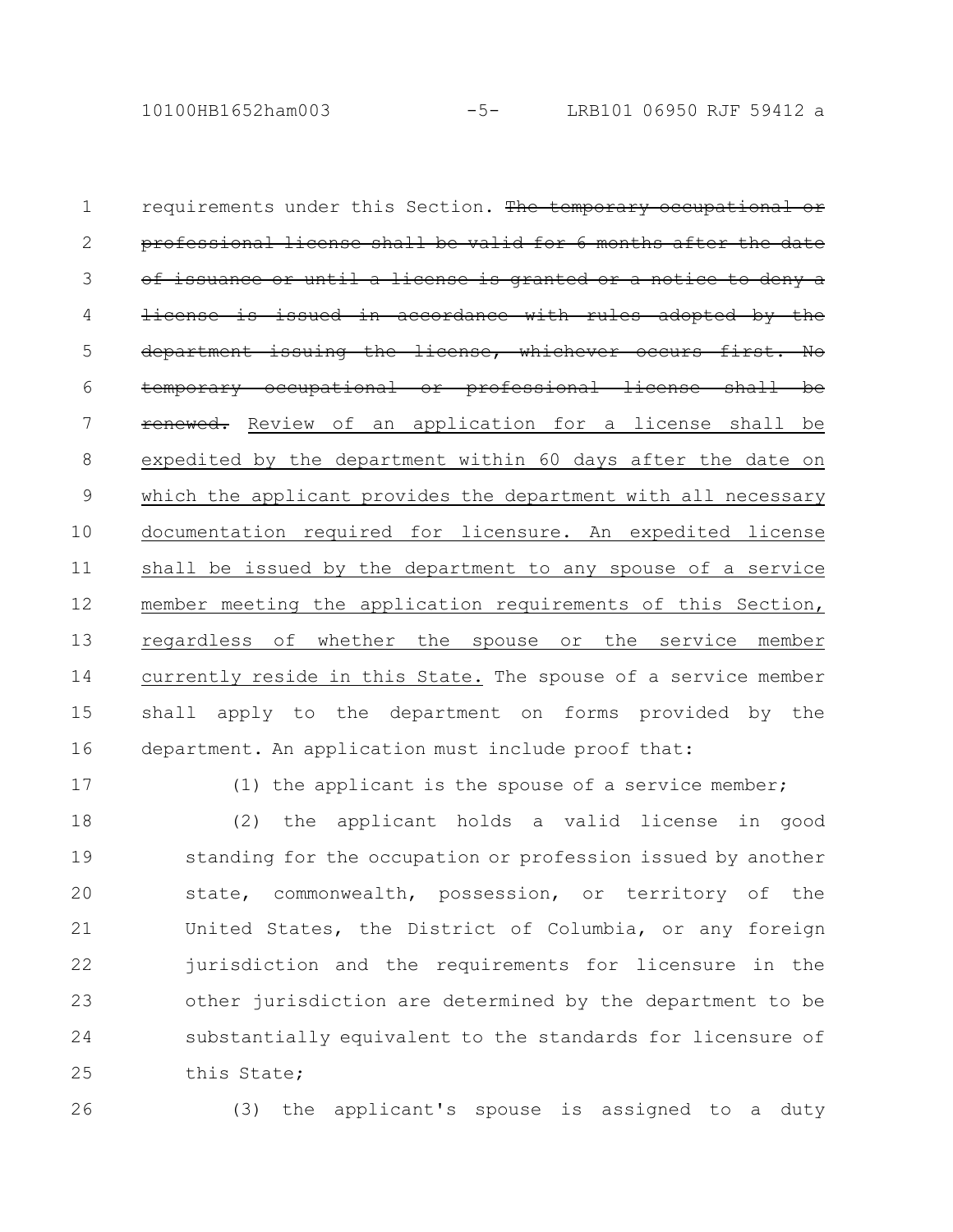station in this State, or has established legal residence in this State, or will reside in this State within 6 months after the date of application; 1 2 3

(4) a complete set of the applicant's fingerprints has been submitted to the Department of State Police for statewide and national criminal history checks, if applicable to the requirements of the department issuing the license; the applicant shall pay the fee to the Department of State Police or to the fingerprint vendor for electronic fingerprint processing; no temporary occupational or professional license shall be issued to an applicant if the statewide or national criminal history check discloses information that would cause the denial of an application for licensure under any applicable occupational or professional licensing Act; 4 5 6 7 8 9 10 11 12 13 14 15

(5) the applicant is not ineligible for licensure pursuant to Section 2105-165 of the Civil Administrative Code of Illinois; 16 17 18

(6) the applicant has submitted an application for full licensure; and 19 20

(7) the applicant has paid the required fee; fees shall not be refundable. 21 22

(c-5) If a service member or his or her spouse relocates from this State, he or she shall be provided an opportunity to place his or her license in inactive status through coordination with the military liaison. If the service member 23 24 25 26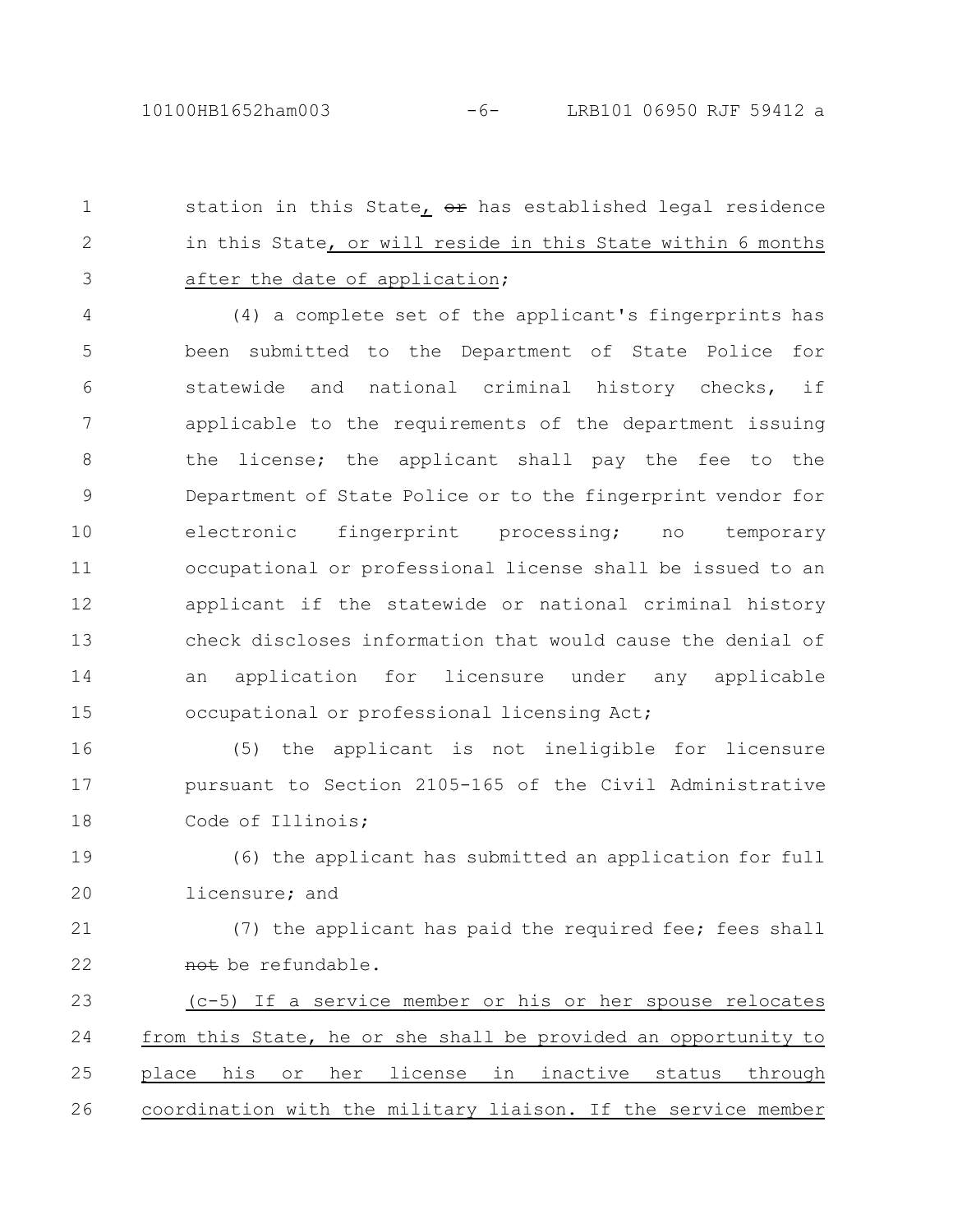or his or her spouse returns to this State, he or she may reactivate the license in accordance with the statutory provisions regulating the profession and any applicable administrative rules. The license reactivation shall be expedited and completed within 30 days after receipt of a completed application to reactivate the license. A license reactivation is only applicable when the valid license for which the first issuance of a license was predicated is still valid and in good standing. An application to reactivate a license must include proof that: (1) the applicant still holds a valid license in good standing for the occupation or profession issued in another State, commonwealth, possession, or territory of the United States, the District of Columbia, or any foreign jurisdiction; and (2) the service member is assigned to a duty station in this State, is deployed overseas, or has orders (or a letter from his or her commander) designating that the service member shall be assigned within 180 days to a duty station in this State, or has established legal residence in this State. 1 2 3 4 5 6 7 8 9 10 11 12 13 14 15 16 17 18 19

(d) All relevant experience of a service member or his or her spouse in the discharge of official duties, including full-time and part-time experience, shall be credited in the calculation of any years of practice in an occupation or profession as may be required under any applicable occupational or professional licensing Act. All relevant training provided by the military and completed by a service member shall be 20 21 22 23 24 25 26